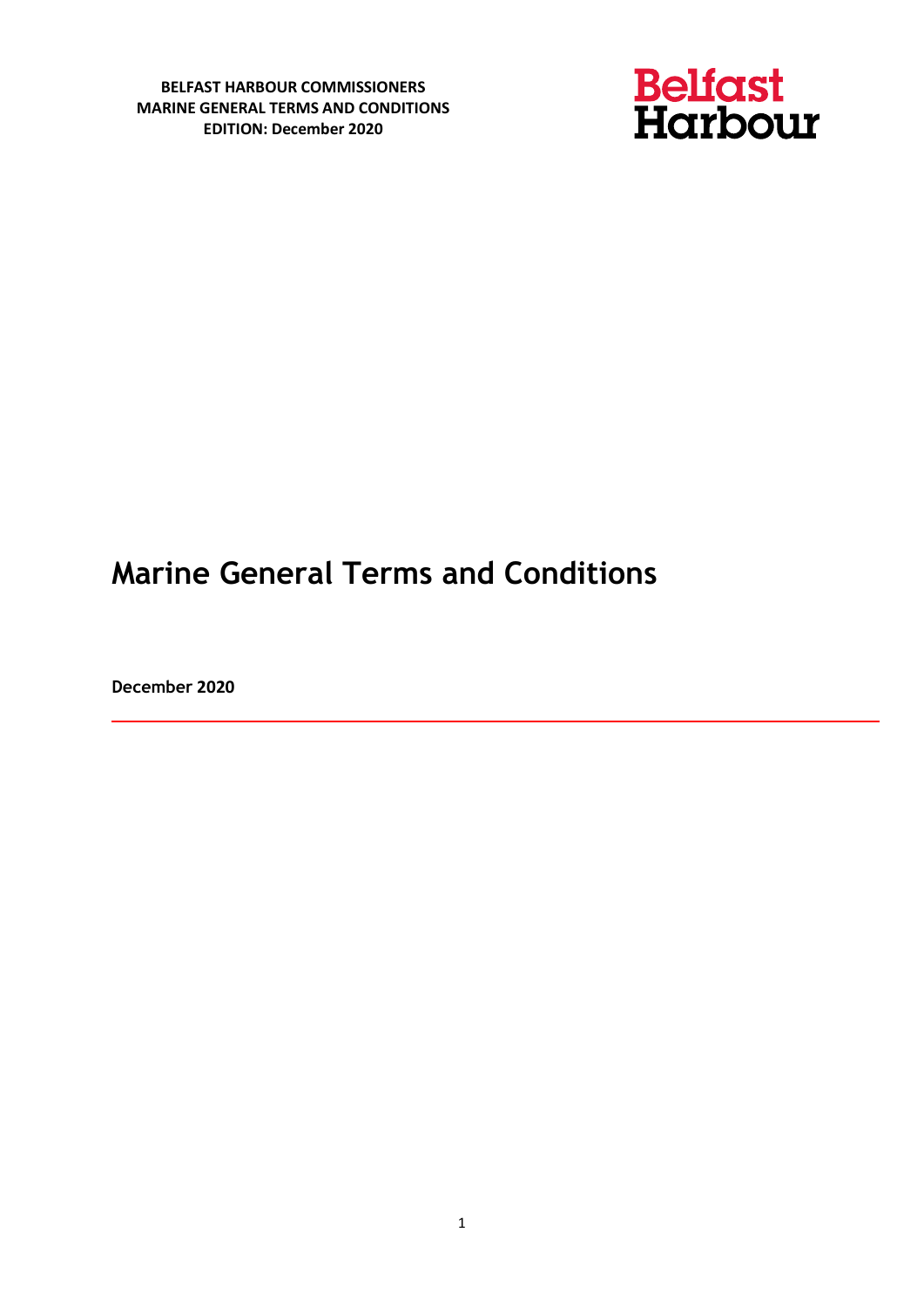

# **PLEASE NOTE CLAUSES 5, 7 AND 8 WHICH CONTAIN LIMITS AND EXCLUSIONS OF LIABILITY AND OBLIGATIONS ON THE CUSTOMER TO INDEMNIFY.**

# **1 DEFINITIONS**

| <b>Acts</b>           | means the Belfast Harbour Acts and Orders 1847 to 2002 (as in force from time<br>to time)                                                                                                                                                                                                                     |
|-----------------------|---------------------------------------------------------------------------------------------------------------------------------------------------------------------------------------------------------------------------------------------------------------------------------------------------------------|
| <b>Byelaws</b>        | means any BHC byelaws (as in force from time to time)                                                                                                                                                                                                                                                         |
| <b>Berth</b>          | includes any berth, quay, pier, jetty, mooring, buoy or other place at which<br>Vessels can load or discharge Goods, or embark or disembark passengers or<br>vehicles, and the waters surrounding the same                                                                                                    |
| <b>BHC</b>            | means Belfast Harbour Commissioners as constituted by the Belfast Harbour<br>Act 1847, and its subsidiaries                                                                                                                                                                                                   |
| <b>Charges</b>        | includes all rates, dues, charges, fees and expenses or other sums which are<br>payable to BHC                                                                                                                                                                                                                |
| <b>Conditions</b>     | means these BHC terms and conditions as updated from time to time                                                                                                                                                                                                                                             |
| <b>Customer</b>       | includes (i) any person visiting the Port Area (ii) any person who or by any<br>Representative requests or receives the benefit of any Services (iii) any Owner<br>or carrier of any Vessel, Goods or Equipment which may be on or come into<br>the Port Area and (iv) any successor or assignee of the above |
| <b>Directions</b>     | means any standing, general or pilotage directions issued by BHC as in force<br>and as updated from time to time                                                                                                                                                                                              |
| <b>Equipment</b>      | includes any machinery, plant, container, package, case, pallet, private or<br>commercial vehicle, outsize load, truck, trailer, wagon or other piece of<br>equipment of any description                                                                                                                      |
| Goods                 | includes passenger luggage and personal effects, any wares, merchandise,<br>articles, chattels and things of any description                                                                                                                                                                                  |
| <b>Harbour Master</b> | includes BHC's Harbour Master, deputies and nominees                                                                                                                                                                                                                                                          |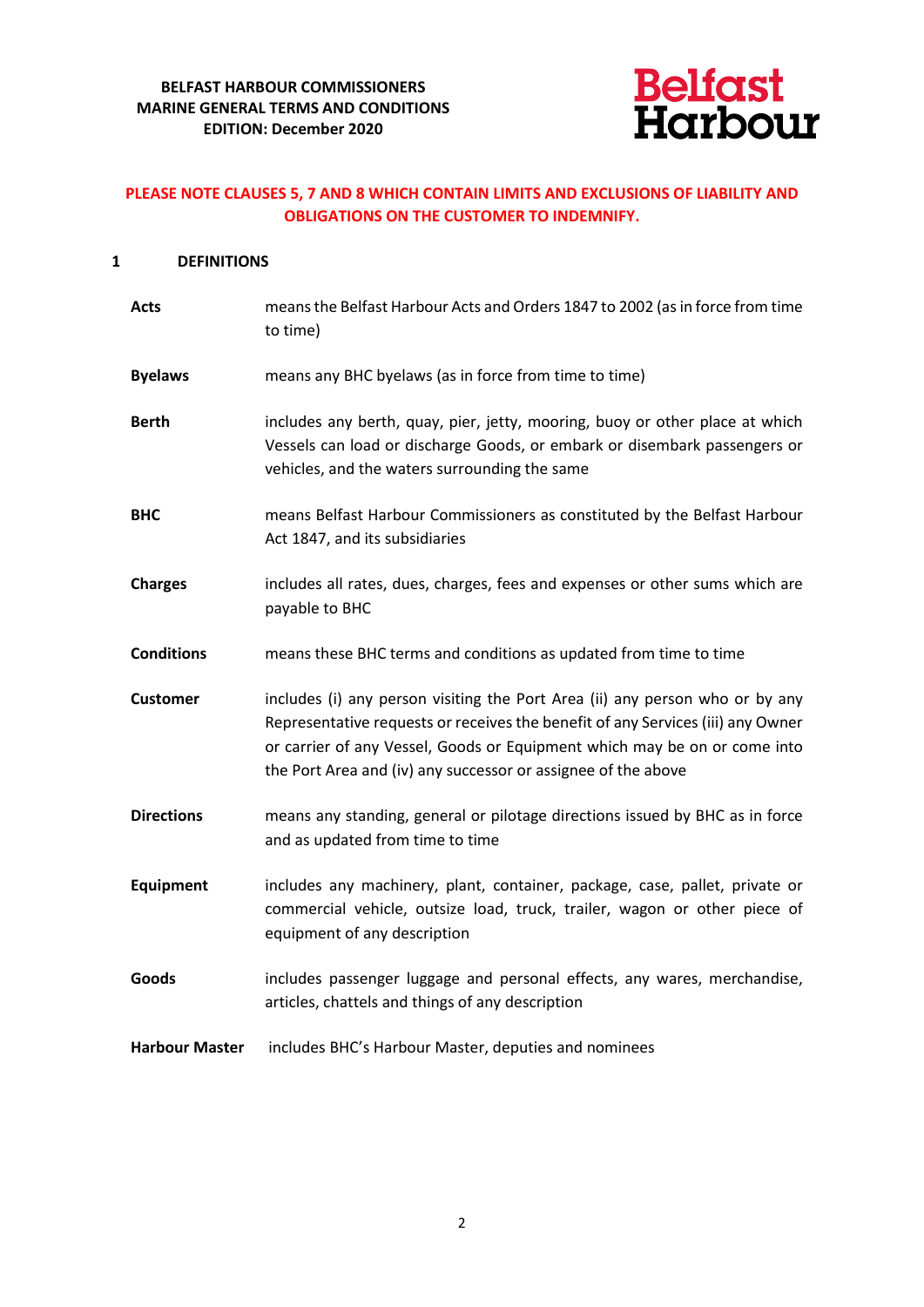

- **Insolvency Event** includes the Customer being dissolved, liquidated, made bankrupt, ceasing to trade, becoming insolvent, having a receiver or administrative receiver or administrator or manager appointed, making any composition or arrangement with creditors, suspending or threatening to suspend payments, admits inability or is unable to pay debts as they fall due
- **Owner** includes all persons (other than BHC) with or claiming to have any proprietary, financial, possessory, insurable or security interest whatsoever and whether partial or otherwise in any property - including lessors, managers, charterers, sub-charterers, consignors, consignees, shippers, receivers, mortgagees, pledgees
- **Port Area** means the area to which the Acts, any of the Byelaws or any Directions apply and as such area is defined therein together with any land or premises owned, leased or operated by BHC
- **Representative** includes any employee, agent, consolidator, broker, driver, contractor or subcontractor (other than BHC), the Master or other person having command and crew of any Vessel
- **Services** includes any service, advice or facility provided by BHC, whether gratuitously or for which any Charges are rendered

**Temporary Storage Approvals** means any temporary storage approvals granted to BHC by UK Border Force in conjunction with HMRC in accordance with EU 952/2013 Union Customs Code (UCC)

**Temporary Storage Facilities** means any quay, wharf, shed or other storage area as may from time to time be designated by BHC which is covered by any Temporary Storage Approvals

**Vessel** means any commercial or pleasure vessel or craft (whether being used in navigation or not) to which the Byelaws or any Directions may apply and includes all tenders, machinery, equipment, fittings, nets, sails, fuel, stores and provisions and everything connected with the Vessel.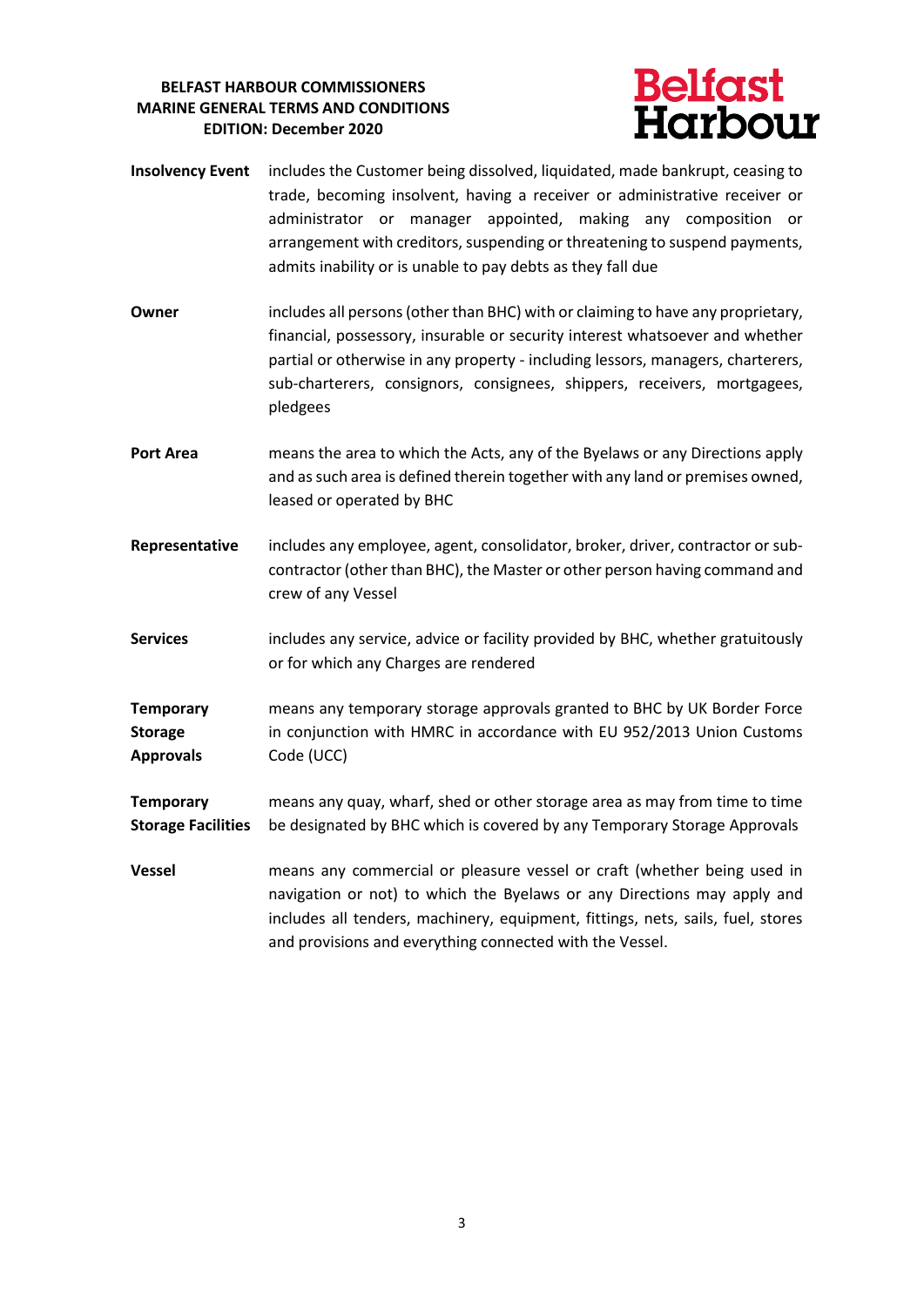

# **2 INTERPRETATION**

- 2.1 Headings are for ease of reference and do not form part of or affect interpretation of the Conditions.
- 2.2 If the context so requires (i) words denoting the singular include the plural, and vice versa; (ii) words denoting any gender include all genders. Use of the word 'include' or any similar expression shall not limit the sense of the words which appear thereafter.
- 2.3 Any reference to 'person' includes any natural person, company, corporate or unincorporated body or other juridical person, partnership, firm, joint venture or trust and their assigns. If the Customer comprises more than one person obligations and liabilities of those persons are joint and several.
- 2.4 Any reference to an act, statute or secondary legislation (including the Acts) shall include any modification, extension or re-enactment thereof for the time being in force and shall also include all instruments, orders, plans, regulations, permissions and directions made pursuant thereto.
- 2.5 The rights of BHC under the Conditions supplement and shall not in any way replace, reduce or extinguish the rights enjoyed by and powers conferred on BHC by statute, the Acts, the Byelaws and the Directions, or the relevant Schedule of Charges, all of which BHC shall remain entitled to rely upon (whether at BHC's discretion or otherwise).
- 2.6 Any obligations of the Customer under the Conditions shall not in any way replace, reduce or extinguish obligations imposed on the Customer by virtue of any statute, the Acts, the Byelaws or the Directions.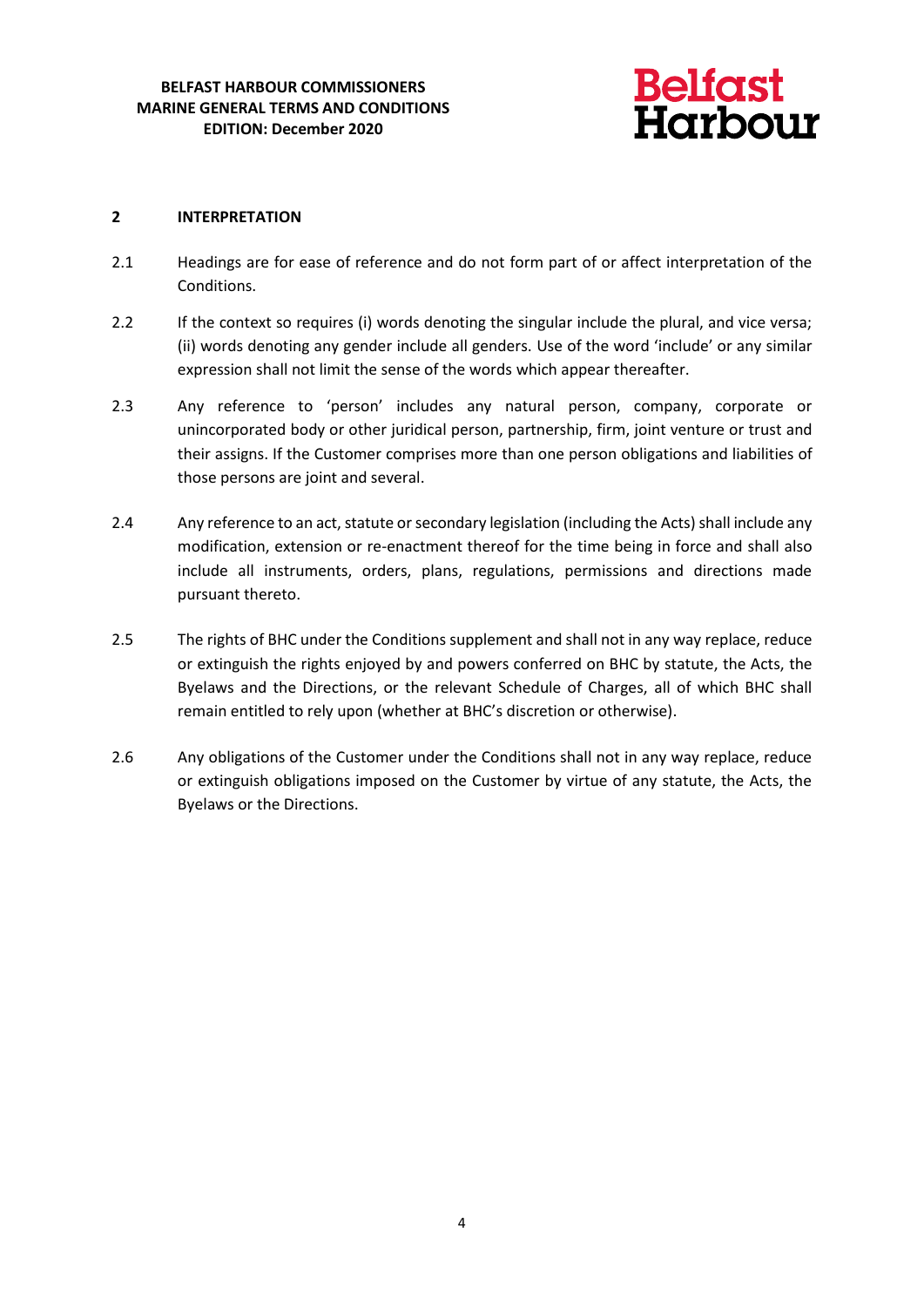

# **3 APPLICATION OF THE CONDITIONS**

- 3.1 The Conditions shall apply to (i) all Services provided by BHC as principal, agent, bailee, subbailee or otherwise whether within the Port Area or elsewhere and (ii) all physical access by any person, Vessel, Goods or Equipment to or from the Port Area.
- 3.2 Application for or use of the Services, or the entry of any Vessel, person, Goods or Equipment into or onto the Port Area, will constitute acceptance of the Conditions by the Customer.
- 3.3 BHC acts on its own behalf and for the benefit of its employees, agents, consultants contractors and sub-contractors all of whom shall have the benefit of the Conditions. The Customer agrees not to pursue any claim against any director, member of the Board, employee, agent, consultant, contractor or sub-contractor of BHC. Nothing in this clause shall in any way reduce protections which may exist under the Commissioners Clauses Act 1847.
- 3.4 No term which is at variance with the Conditions, whether in any Customer documentation or otherwise, shall apply unless and to the extent that it shall have been agreed in writing by BHC. Any Customer's terms that purport to imply BHC's agreement to those terms shall be ineffective.
- 3.5 BHC may agree specific contracts with a Customer and/or issue special terms and conditions governing the provision of certain Services in which case these Conditions shall apply unless and to the extent that they are inconsistent with any such specific contract or special terms and conditions.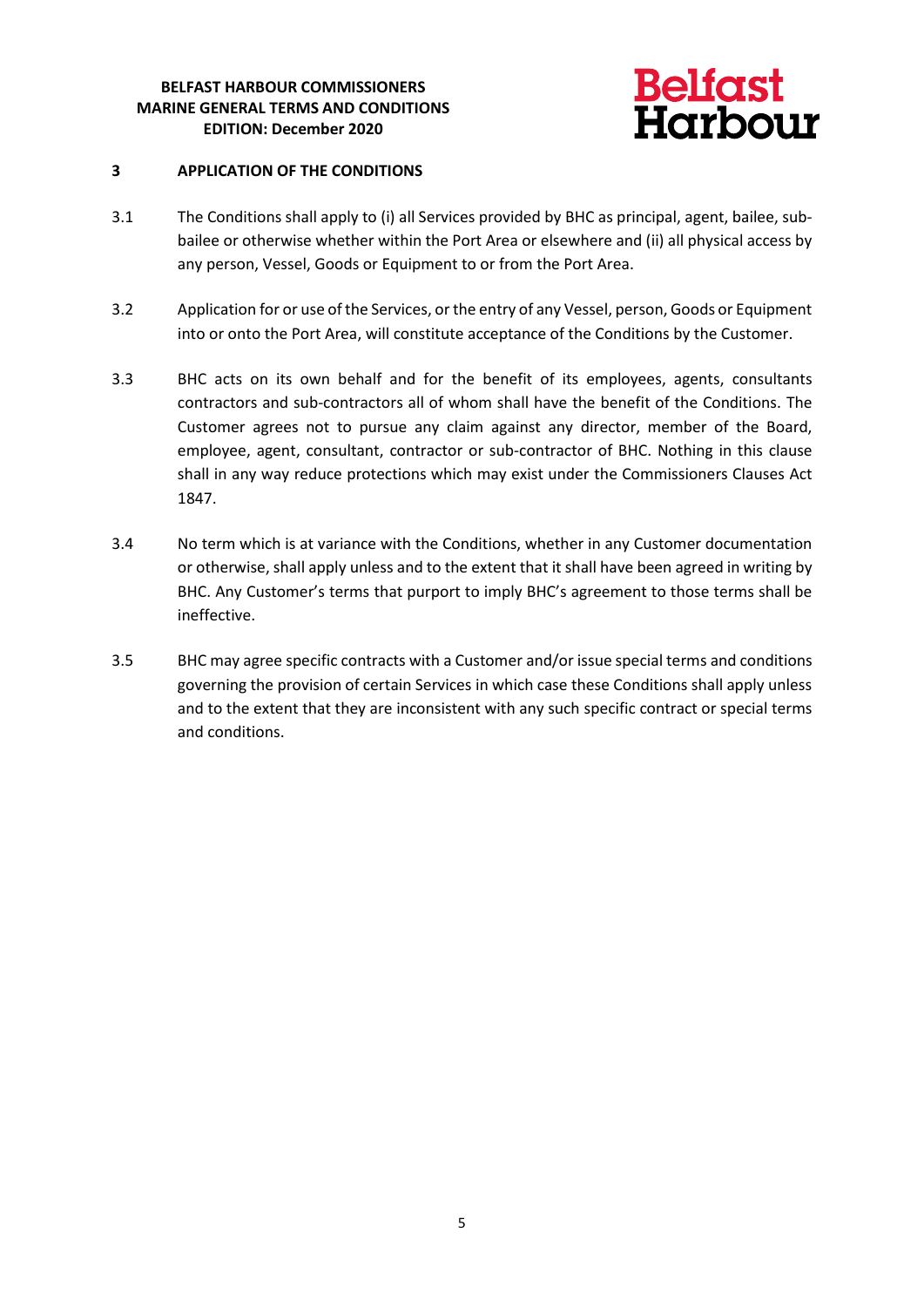

#### **4 BHC'S PROVISION OF SERVICES**

- 4.1 BHC shall exercise reasonable skill, care and judgment in carrying out the Services. No greater obligation whether express or implied is accepted.
- 4.2 BHC may appoint contractors or sub-contractors to perform all or any part of the Services, in which case BHC shall have no greater obligation or liability than it would have had if the Services had been provided by BHC directly.
- 4.3 Unless specifically otherwise agreed in writing with the Customer, where BHC provides Services in respect of (i) Goods or Equipment being loaded onto or unloaded from any Vessel and/or (ii) passengers and their Goods and Equipment embarking or disembarking any Vessel it does so purely as agent of the actual and/or contractual carrier and shall be entitled to all the protections conferred by any contract of carriage.
- 4.4 BHC provides no services or facilities for live animals or any passenger's pets or domestic animals, which remain at the Customer's risk and responsibility at all times.
- 4.5 BHC gives no warranty as to the accuracy or availability of any depth, nautical or other information about the facilities within the Port Area or as provided through Vessel Traffic Service. The Owner and its Representatives shall at all times remain fully responsible for navigation of any Vessel and maintain its seaworthiness in all respects.
- 4.6 No waste material or goods of a dangerous, hazardous or poisonous nature will be handled by BHC except by prior agreement with BHC.
- 4.7 BHC may in its absolute discretion (i) refuse to permit any person (whether or not a Customer) to enter the Port Area or require them to leave it; (ii) refuse to accept any Vessel, Equipment or Goods on or into the Port Area or require the same to be removed; and (iii) decline or suspend performance of all or any part of the Services.
- 4.8 In particular, BHC shall be entitled to exercise its discretion under clause 4.7 where (i) the Customer is in breach of the Conditions, including where payment has not been made; (ii) in BHC's reasonable opinion there is a risk of public disorder, disruption to the Port's trade, or a risk to security of persons or property in the Port Area or the vicinity; or (iii) if to perform the Services would contravene any law, regulation or sanction or would expose BHC to the risk of sanction. The Customer waives any and all claims against BHC for any breach of statutory duty relating to exercise of its discretion.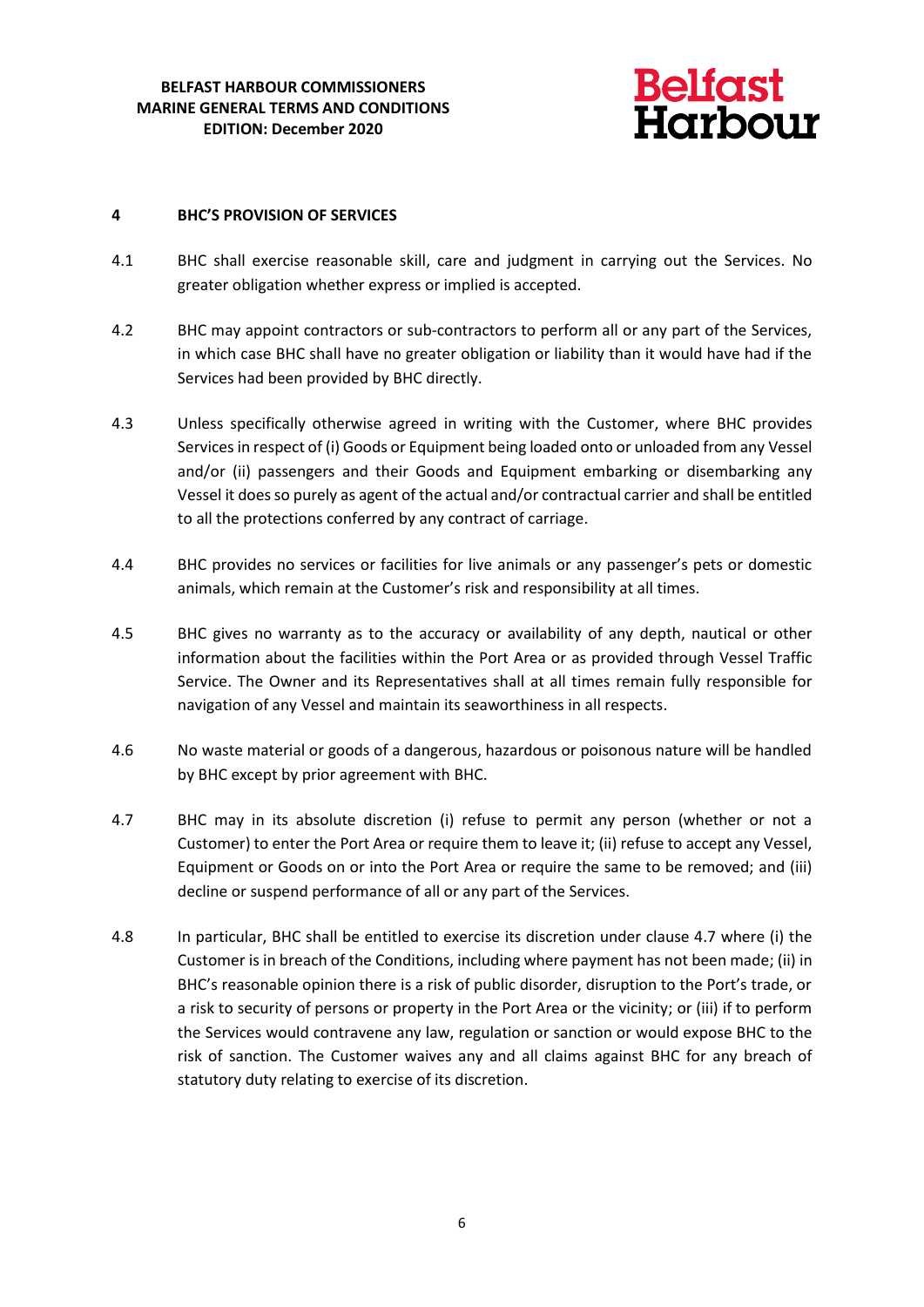# **Belfast<br>Harbour**

- 4.9 Following any exercise of BHC's rights under clause 4.7, the Vessel, Equipment or Goods shall be at the Customer's risk and expense, and the Customer shall remove the same from the Port Area within 7 days, failing which BHC may do so, take possession of and sell them, and reimburse to the Customer the net sale proceeds if any. BHC shall refund any Charges paid in advance in respect of Services not performed but may deduct any sums due to it as well as any loss, damage, liability, cost or expense incurred by or caused to BHC by or in respect of such Vessel, Equipment or Goods.
- 4.10 BHC shall be entitled at the expense and sole risk of the Customer to remove and place wherever BHC deems appropriate Goods or Equipment which for any reason cannot be collected and removed from the Port Area by the Customer within any time permitted or prescribed by the Acts or Byelaws or otherwise at the time of landing and to recover reasonable charges and expenses for so doing in addition to any fee for which the Customer may be liable.
- 4.11 The Customer agrees that BHC shall have no duty of care or other obligation to check the accuracy of any documentation handled by it and shall have no liability arising out of any inaccuracies therein.
- 4.12 All instructions to BHC by any Customer in relation to Equipment or Goods must be given in writing. BHC shall nevertheless retain absolute discretion as to the handling, storage and transportation of any Vessel, Equipment or Goods, including the allocation of Berths, plant, machinery, labour and storage space.
- 4.13 BHC shall not be obliged to authorise the removal of imported Goods and/or Equipment unless such Goods and/or Equipment are correctly released and cleared with no statutory or other holds. The Customer must provide proof of payment of all customs or excise duties and charges on any Goods and/or Equipment or acceptable cash or other security for the same with any request for removal.
- 4.14 All Goods and/or Equipment must be accompanied by a manifest, as agreed with BHC, to be delivered to BHC upon request or the arrival of such Goods and/or Equipment at the Port Area or within 24 hours of the Vessel's arrival in the Port Area, whichever is the earlier.
- 4.15 Unless otherwise agreed by BHC the manifest must specify marks and number of packages, description of goods, gross weight, verified gross mass of any container, any weight imbalances, cubic measurement, name of the Vessel, port to which the Goods or Equipment are to be shipped, port from which the Goods or Equipment have arrived, any special carriage or storage requirements of the Goods or Equipment and the name and address of the Customer or its Representative to whom Charges are to be rendered.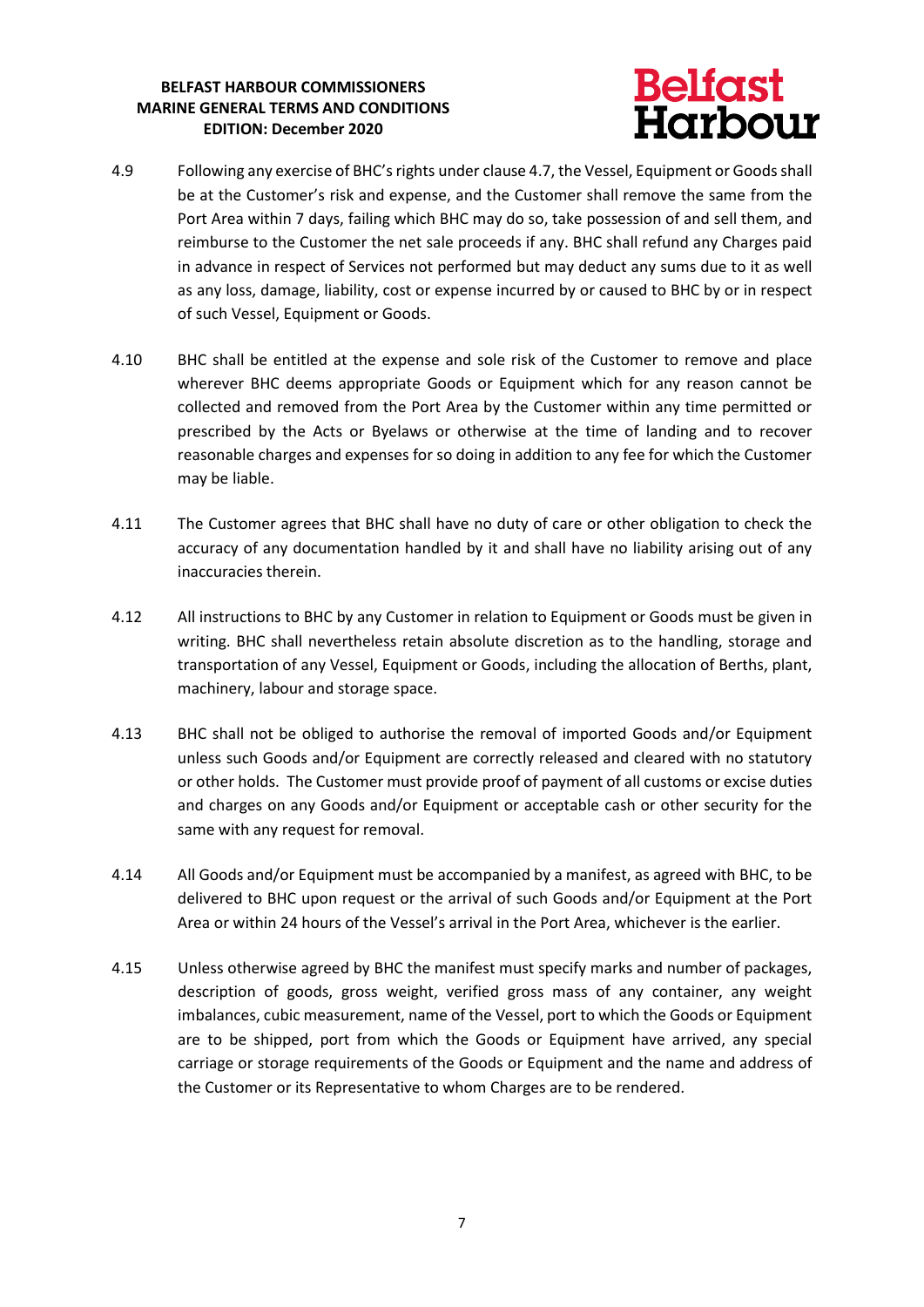

#### **5 USE OF TEMPORARY STORAGE FACILITIES**

- 5.1 In accordance with EU 952/2013 Union Customs Code (UCC) and subject to the terms of any Temporary Storage Approvals, a Customer or its Representative may apply (whether through the Belfast Harbour Agents Portal for ship bookings or such other system or process as BHC deems necessary) to use the Temporary Storage Facilities to land third country goods (including for the avoidance of doubt goods arriving from Great Britain) prior to customs clearance. BHC may change the location of the Temporary Storage Facilities from time to time.
- 5.2 The importation of goods through BHC's Temporary Storage Facilities by any Customer or its Representative shall be subject to the terms of any approval granted by HMRC or UK Border Force in addition to these Terms and Conditions generally.
- 5.3 By applying for use of the Temporary Storage Facilities, the Customer or its Representative undertakes and shall be deemed to have declared their adherence to the customs arrangements pertaining to the usage of BHC's Temporary Storage Facilities, and shall be deemed to have consented to BHC retaining information and documents necessary to comply with its obligations under UCC and providing the same to HMRC and UK Border Force as may be required.
- 5.4 The Customer and its representative (jointly and severally) warrant to BHC that:
- 5.4.1 each of them shall at all times comply with obligations under the UCC and at law, including Section 167(3) of the Customs & Excise Management Act 1979 and Section 3 of The Customs Traders (Accounts and Records) Regulations 1995;
- 5.4.2 each of them shall at all times act in such a manner as to enable BHC to comply with its obligations under the UCC, at law and under the terms of the Temporary Storage Approvals issued to BHC, including the requirement to use any such system or process including any inventory linked system mandated by BHC for use as part of its obligations under the UCC;
- 5.4.3 each of them shall provide all supporting information or documents as and when required by BHC and such information and documentation will be accurate in all respects;
- 5.4.4 in lodging/presenting a timely declaration to the customs authorities, all information recorded within said declaration will be accurate in all respects;
- 5.4.5 they and each declarant will comply fully with the customs procedure used or the temporary storage procedures applicable to the items;
- 5.4.6 where a clearance or freight agent or third party declarant lodges or presents a declaration to the customs authorities, they are provided with clear written instructions on how these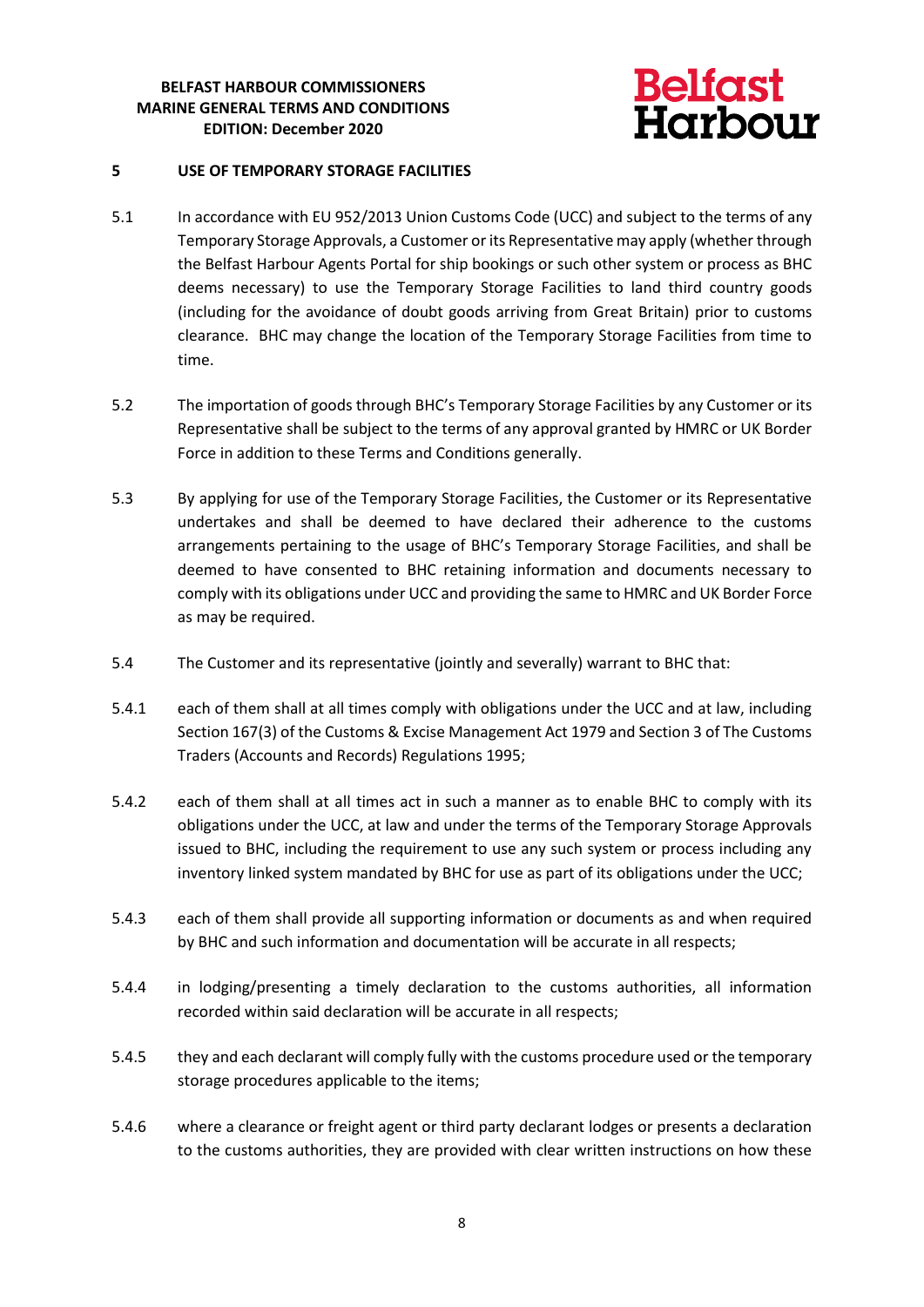

goods are to be presented to the customs authorities and the requirement to comply with the customs procedure used or the temporary storage procedures applicable;

- 5.4.7 all goods authorised or permitted to be deposited in the Temporary Storage Facilities will be taken to that area without alteration or diminution;
- 5.4.8 if there is an intention to bring into the Temporary Storage Facilities any goods which fall under the category of restricted or prohibited goods (for example Excise Goods or firearms), the agreement of BHC as the Temporary Storage Approved operator and HMRC as the customs authority shall be obtained in writing and evidence of HMRC's written agreement shall be provided to BHC before these goods are submitted to the Temporary Storage Facilities;
- 5.4.9 the Customer and its representative will keep, preserve and maintain all information, records and accounts of all goods, including entry and removal documentation for 4 years; and
- 5.4.10 the Customer and its Representative will make the same available upon request to BHC for their review and examination as and when required to facilitate execution of their obligations as the authorised holder of a Temporary Storage Approval.
- 5.5 The Customer and its Representative shall (jointly and severally) hold BHC harmless from and indemnify BHC against all loss, damage, liability, cost or expense which BHC may suffer or incur by reason of any non-compliance with these terms.
- 5.6 Without any liability on its part for any loss, damage, liability or delay whatsoever which may thereby be caused, BHC will and shall be permitted to undertake management assurance checks on sample movements of goods through the Temporary Storage Facilities, at quarterly intervals or such other intervals as BHC may be required to undertake by HMRC.
- 5.6.1 These assurance checks shall include cross reference checks using the Customs Declaration and all supporting documentation to ensure that the information declared to the HMRC is accurate in all respects and there has been full compliance with the customs procedure, regime or authorisation used, including Section 167(3) of the Customs & Excise Management Act 1979 and Section 3 of The Customs Traders (Accounts and Records) Regulations 1995.
- 5.6.2 These checks are to be carried out and treated separately to any checks or examinations that may be carried out by UK Border Force of movements/shipments into and out of storage areas within the Port.
- 5.6.3 BHC shall be entitled to report any errors found to HMRC and will use reasonable endeavours to advise the Customer of this circumstance.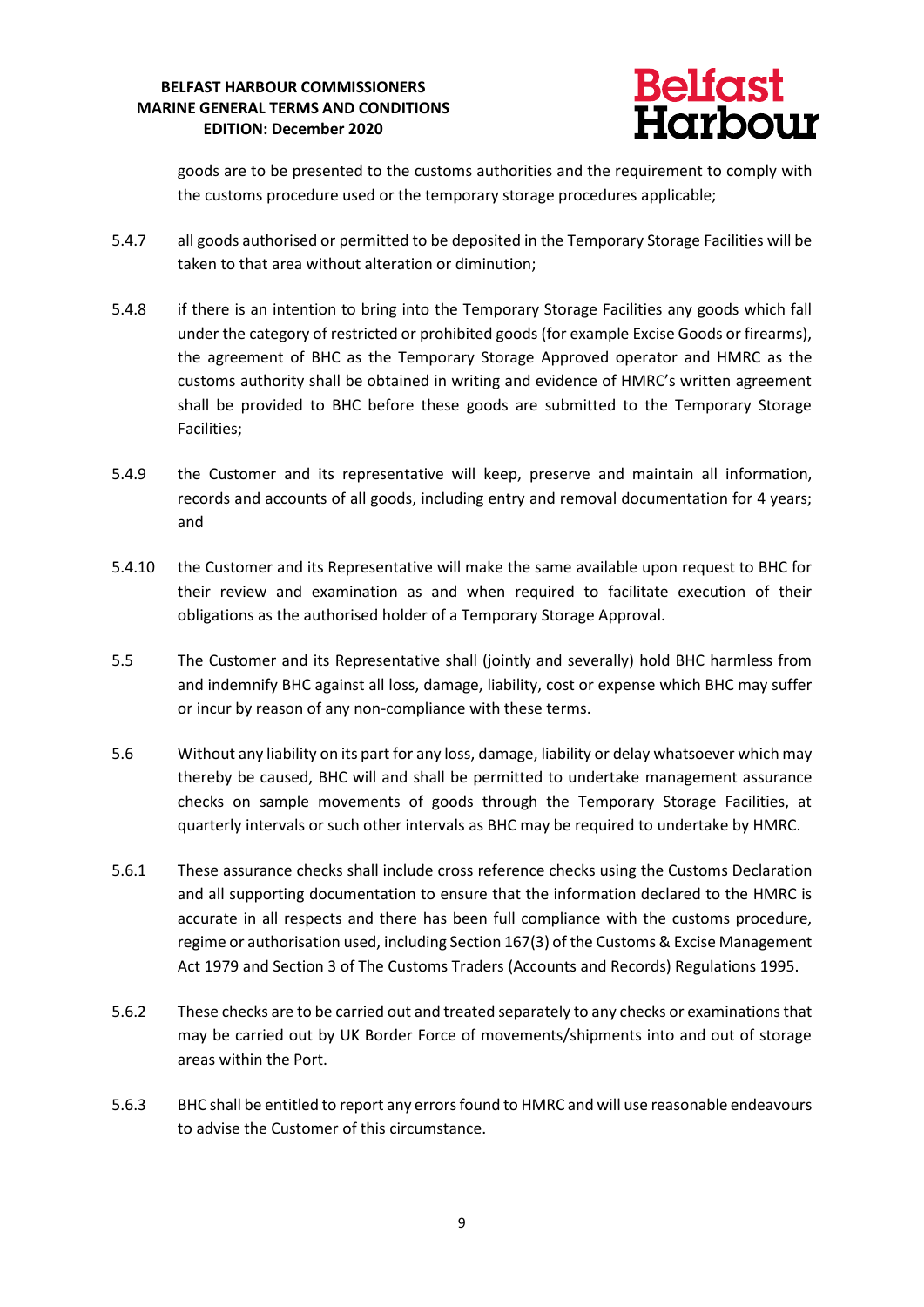

#### **6 PAYMENTS**

- 6.1 The Customer shall be liable for all Charges, duty, taxes, payments, fines, and expenses due in connection with any Vessel, Goods or Equipment. The Customer shall, upon request, pay such Charges prior to arrival whether in accordance with the Schedule of Charges or otherwise. The Customer shall, on request, provide BHC with a bond or other security (in an amount to be determined by BHC in its absolute discretion) for all sums due or expected to be due to BHC.
- 6.2 Save as otherwise stated all sums payable are exclusive of value added tax and any other tax, which shall to the extent applicable be payable by the Customer in addition at the rate and in the manner from time to time prescribed by law.
- 6.3 Save as otherwise provided in the Schedule of Charges (i) payment of all sums due to BHC in respect of Goods or Equipment shall be made on demand and in any event within 7 calendar days and (ii) all other sums due to BHC shall be paid within 30 calendar days of receipt of the Services or request for payment, whichever shall occur earlier.
- 6.4 Payment shall be made by the Customer in GB pounds sterling in full, without deduction, withholding, abatement, set off, claim or any counterclaim whatsoever, save as may be required by law.
- 6.5 Any query must be raised by the Customer in writing to BHC within 14 days of the invoice date, failing which the invoice will be deemed to have been accepted by the Customer and any right to challenge the invoice waived.
- 6.6 The Customer shall be liable to pay interest on any sums outstanding for the period from the due date to the date of payment in accordance with the Late Payment of Commercial Debts (Interest) Act 1998 where the Act applies, otherwise at 4 per cent per annum above the Northern Bank Limited base lending rate in force from time to time. Interest shall be compounded at monthly rests.
- 6.7 BHC shall have both a general and specific lien over any Vessel, Equipment or Goods and all documents relating thereto in respect of the Charges. BHC shall be entitled to refuse to deliver up any Vessel, Equipment or Goods until all Charges including interest have been paid. Any Charges accruing shall continue to accrue during such period.
- 6.8 If any Charges remain unpaid for a period of 60 days from the invoice date BHC shall be entitled at the Customer's risk and expense to take possession of any such Vessel, Equipment or Goods and to sell them, reimbursing the net sale proceeds (if any) after deduction of any loss sums due to or incurred by BHC, including any administrative fees (which BHC shall be entitled to determine in its absolute discretion).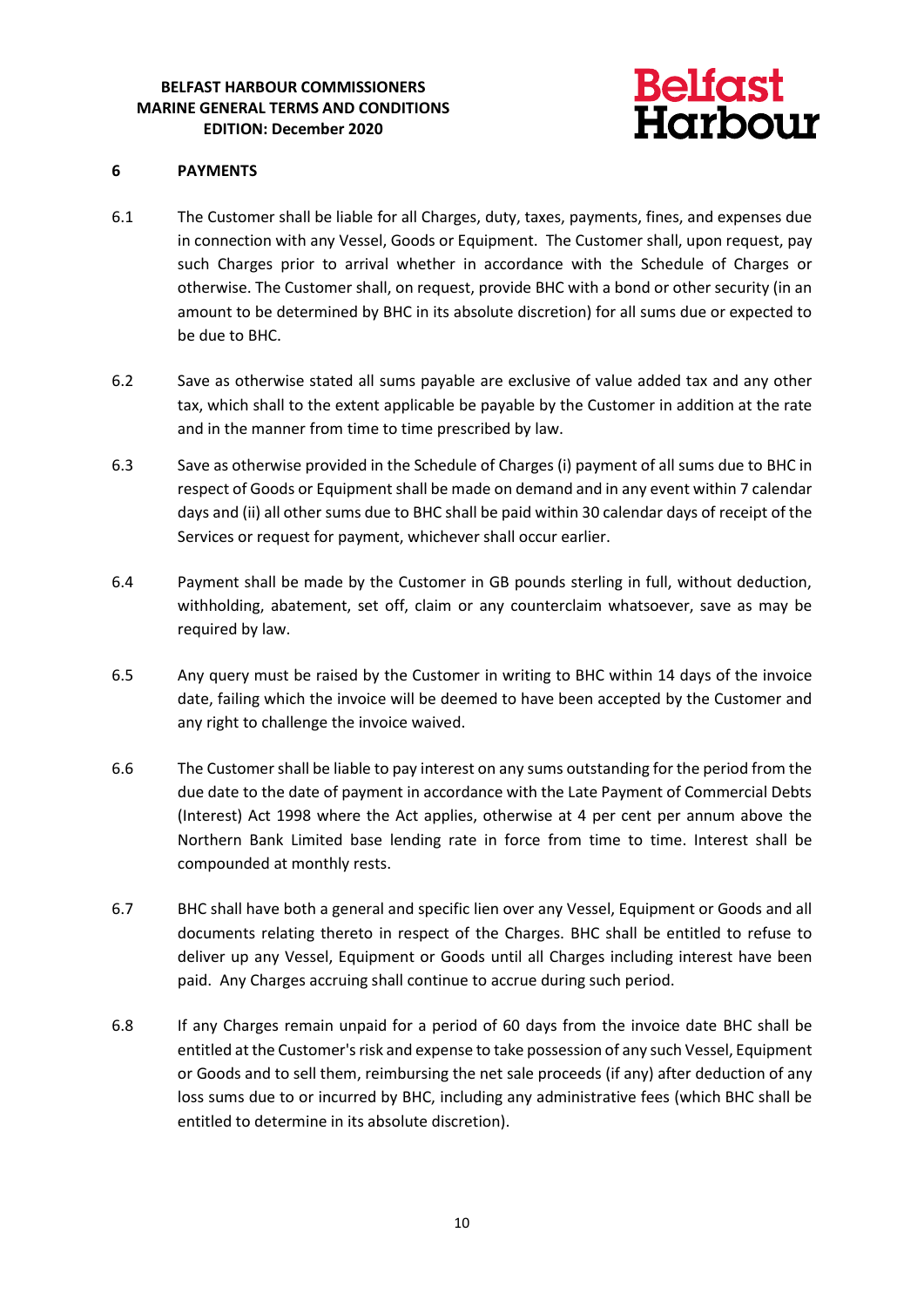

6.9 If an Insolvency Event occurs BHC shall be entitled immediately to recover from the Customer or any other person liable for the Charges all sums then due to BHC (including any accrued interest) and all loss or expense incurred by BHC arising out of or in connection with the Insolvency Event.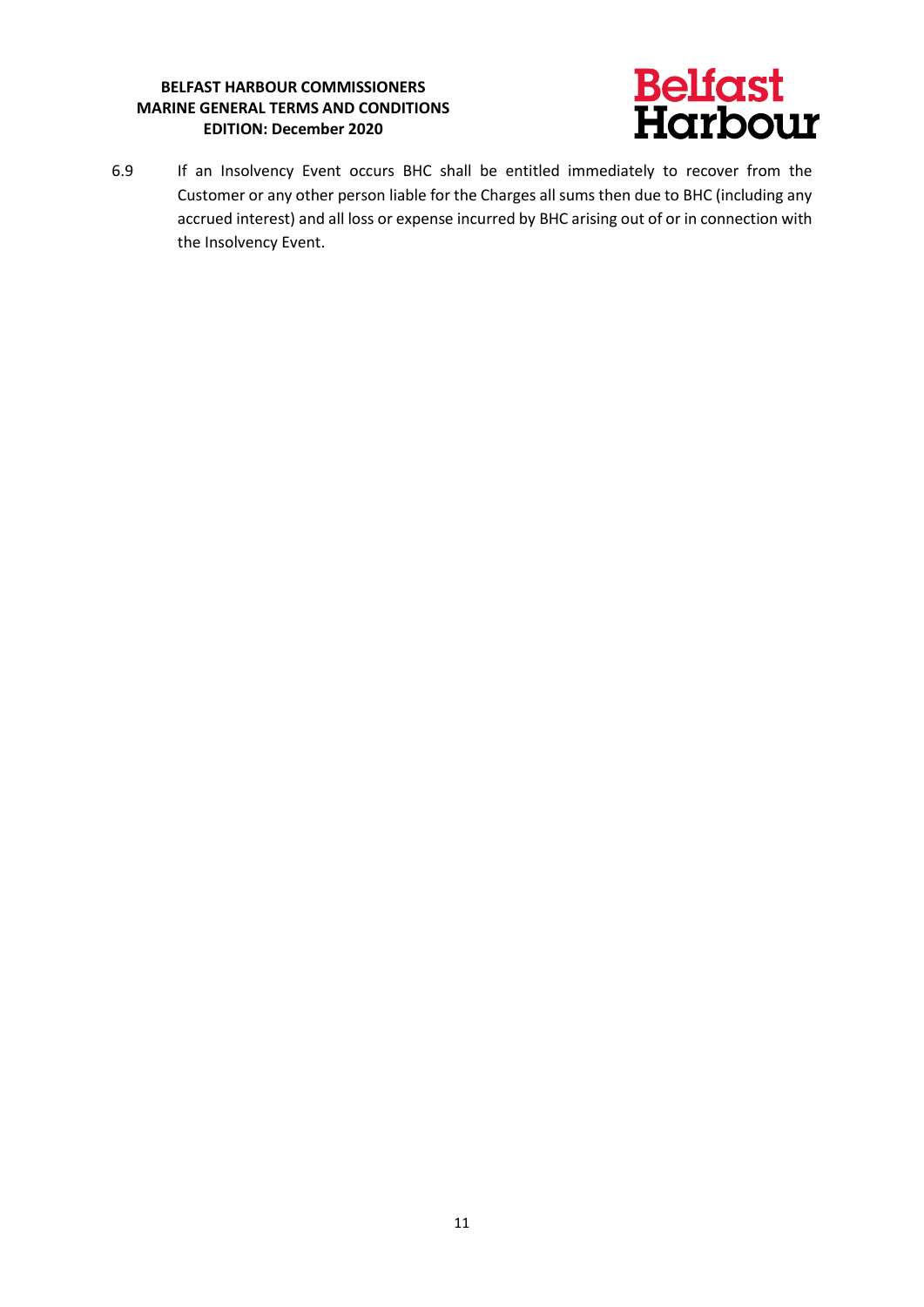

# **7 CUSTOMER OBLIGATIONS**

- 7.1 The Customer warrants that it and its Representatives shall at all times comply in all respects with all applicable international conventions, laws, regulations, and codes of practice relating to the Port Area (including the Acts, Byelaws, standing directions and orders, and all directions and requirements of BHC or its staff) and to the Vessel, Goods and/or Equipment (including navigation, manning, carriage, packing, handling, storage, customs, import, export and movement).
- 7.2 The Customer warrants that it has the authority and consent for itself and for and on behalf of all persons having or claiming to have any title to or interest in any Vessel, Goods or Equipment to accept the Conditions and has specifically notified the existence and terms of the Conditions to such persons.
- 7.3 The Customer agrees that all rights, defences, exceptions, and limits available to any carrier or bailee by law or contract and to agents thereof are extended to BHC and those parties mentioned in clause 3.3.
- 7.4 The Customer warrants that its employees and those of any agents, contractors or subcontractors it may engage including hauliers and stevedores will be and are properly trained and competent to carry out any tasks assigned to them at the time those tasks are assigned and undertaken and will comply in all respects with any relevant permits to work. The Customer agrees that its employees and those of any person whom it may engage may be subject to drug and/or alcohol testing at any time.
- 7.5 The Customer warrants that in relation to the giving of any instructions to BHC or the inputting of any information into any electronic service or system operated or managed by or on behalf of BHC that such persons have the full authority to give such instructions or input such information.
- 7.6 Save as otherwise agreed by BHC, the Customer warrants that while within the Port Area or its locality any Goods or Equipment:
- 7.6.1 are not dangerous, hazardous, poisonous, toxic, radioactive, flammable or injurious whether by emitting dust, gas, fumes, liquid or otherwise) or liable to become so;
- 7.6.2 will not contaminate or cause danger, injury, pollution or damage to any person or any other property or the environment;
- 7.6.3 are not over-heated, under-heated, rotten, mouldy, infested, verminous, or subject to fungal attack or liable to become so;
- 7.6.4 do not require for their safekeeping any special protection arising from vulnerability to heat, cold, natural or artificial light, moisture, salt, pilferage, vandalism or proximity to other goods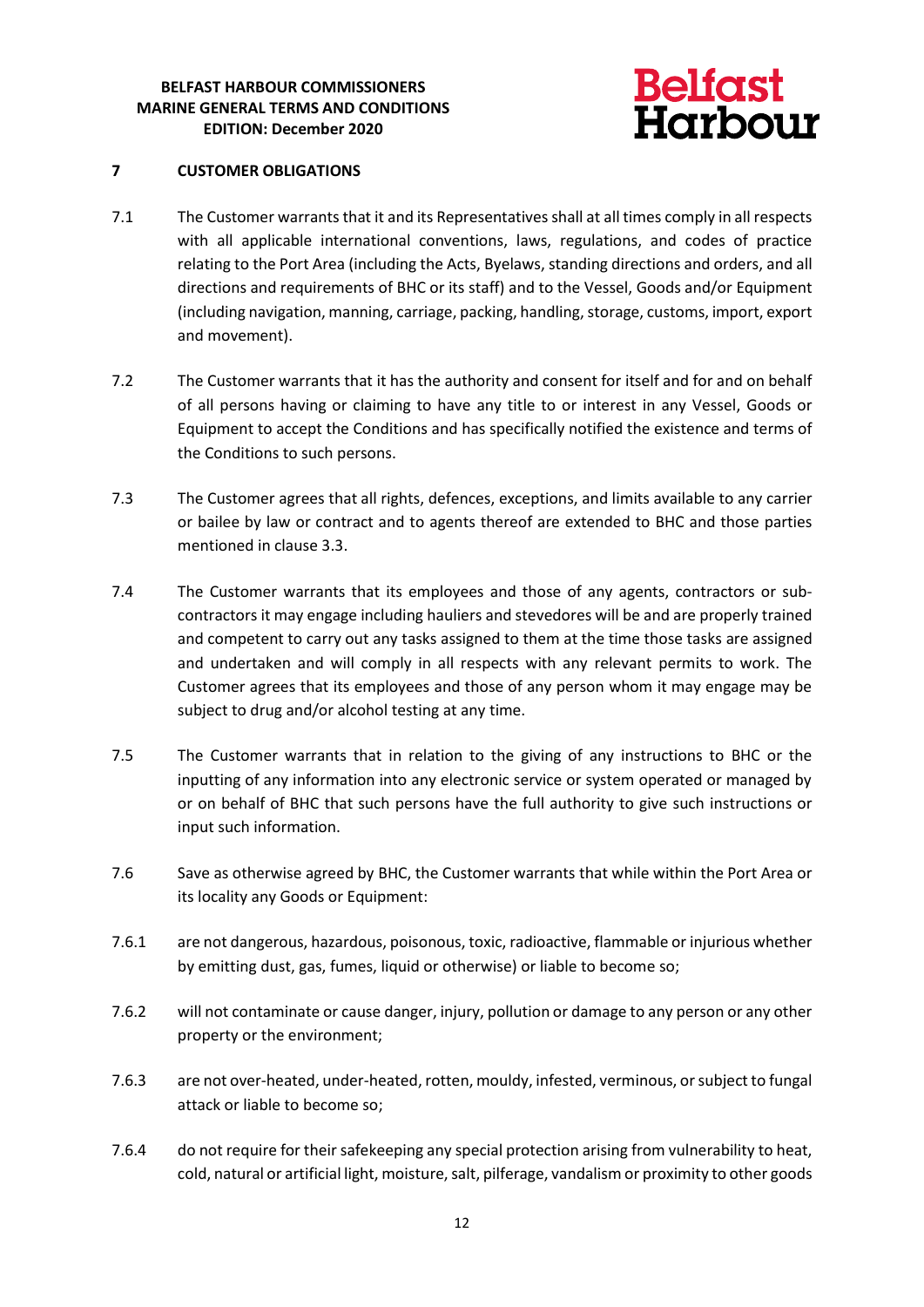

or from their flammability but will remain safe if left standing in the open on the Port Area or in covered accommodation (if same be agreed with BHC);

- 7.6.5 do not comprise or contain unauthorised controlled substances, contraband, pornographic, sanctioned or other illegal matter;
- 7.6.6 are properly, accurately and sufficiently packed, documented, marked and labelled in accordance with all applicable laws, regulations, regulatory requirements and codes of practice for all shipping, handling, storage, dispatch, customs and similar purposes; and
- 7.6.7 are in a safe, fit and proper condition to be handled or otherwise dealt with by BHC, its equipment and its employees, agents and sub-contractors.
- 7.6.8 BHC shall be entitled at the Customer's sole risk and expense to remove and dispose of material, Goods or Equipment that are not in compliance with any part of this warranty.
- 7.7 The Customer warrants that it has or shall obtain and will maintain at its own expense any and all necessary permits, licences or authorisations relating to the carriage, handling, storage and movement of the Vessel, Goods and Equipment.
- 7.8 The Customer warrants that it or its Representatives shall provide and have provided full, complete, correct and accurate descriptions, weights, values and other particulars of Vessels, Goods and Equipment, including the verified gross mass of any container. The handling of any non-compliant Goods or Equipment shall be at the sole risk of the Customer.
- 7.9 The Customer shall be responsible for all customs charges, duty, levies, fines and other charges and expenses relating to the Vessel, Goods and Equipment and shall indemnify BHC, its directors, employees, agents, consultants and contractors against any and all any claims made by HM Revenue & Customs and any other duty, levies, fines, charges and expenses in respect of such Vessel, Goods or Equipment.
- 7.10 The Customer warrants that any Vessel while within the Port Area or its approaches is and shall at all times be seaworthy and compliant with all applicable laws, conventions and local and international regulations.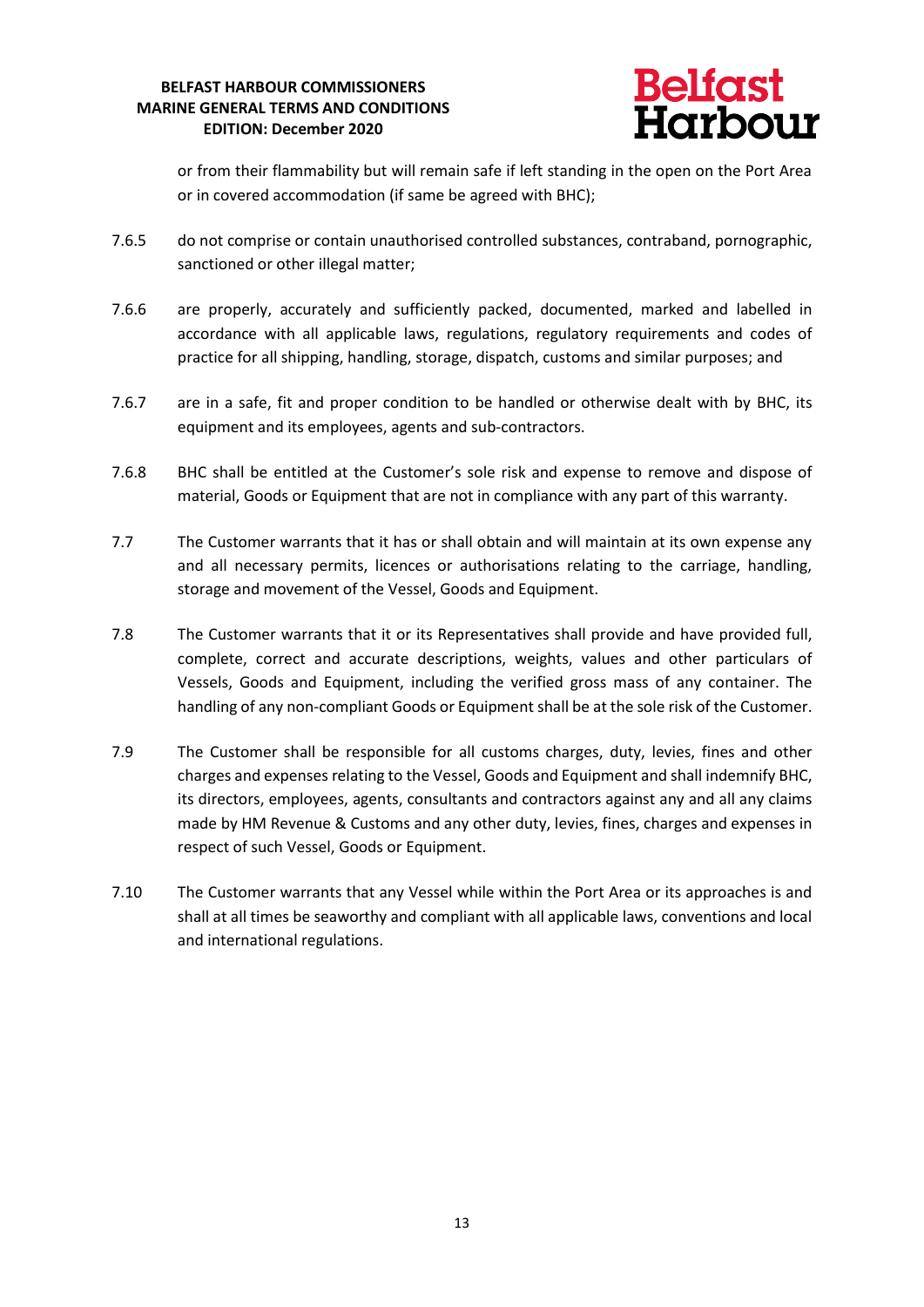# **Belfast<br>Harbour**

- 7.11 The Customer shall be liable for and shall hold harmless, indemnify and defend BHC, its directors, employees, agents, consultants, contractors and sub-contractors against any and all claims, including claims for personal injury and/or death, actions, liabilities, fines, losses, damages and expenses (including legal costs and expenses on the indemnity basis) incurred by BHC, its employees, servants, agents contractors or sub-contractors (even if caused or contributed to by BHC's negligence) which arise out of or in connection directly or indirectly with: (i) the failure of the Customer to comply with the Byelaws, Directions or these Conditions or to take any step which BHC shall consider to have been reasonably required to remedy such failure; (ii) the failure to comply with the requirements of any authority; (iii) any act, omission or instruction, misrepresentation, negligence, recklessness, fraud, wilful misconduct or breach of statutory duty of the Customer its Representative or Owner of any Vessel, Goods or Equipment.
- 7.12 Any sums payable to BHC under Clause 7 shall be chargeable to and payable by the Customer in addition to and subject to the same provisions as the Charges.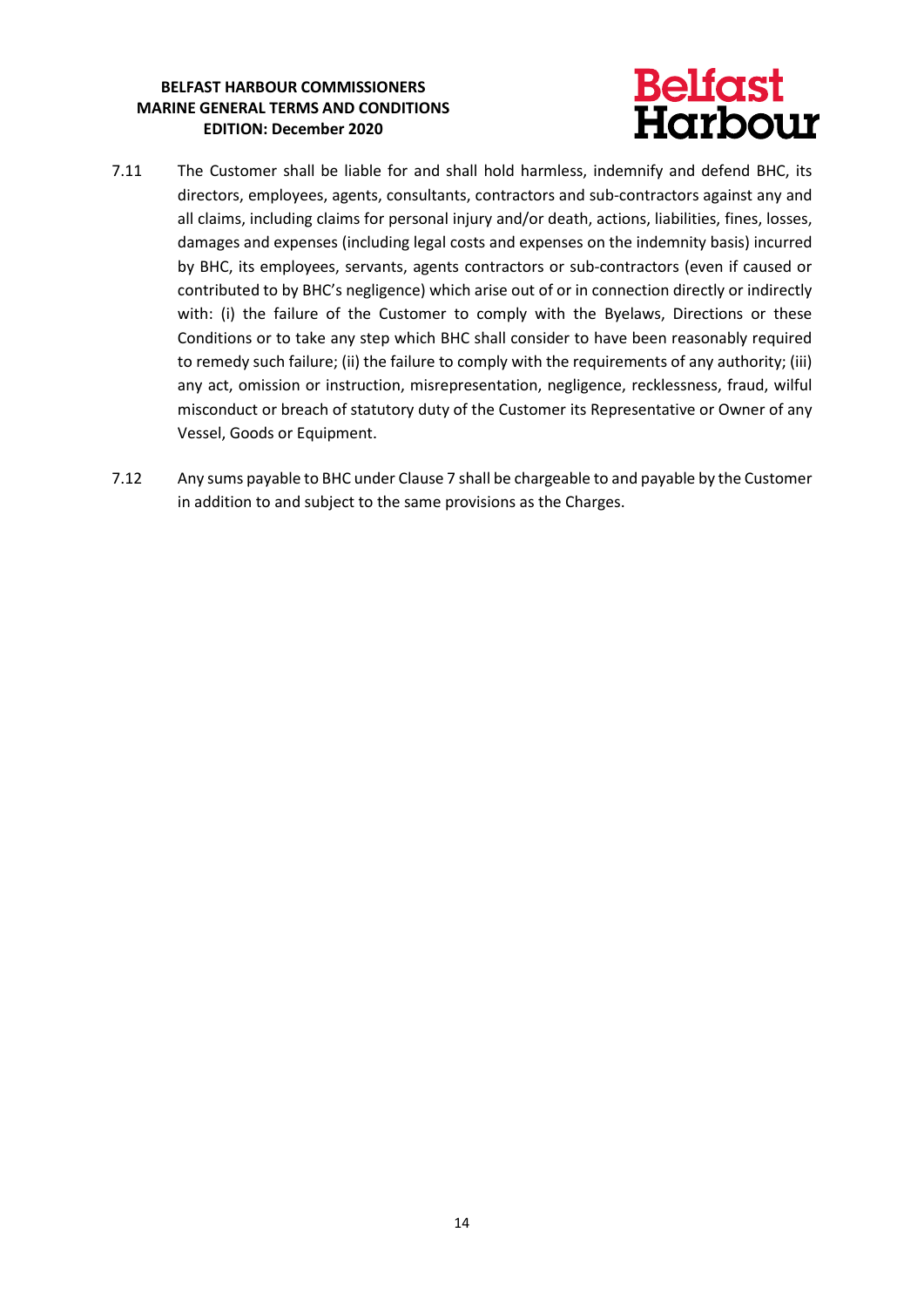

#### **8 BHC'S LIABILITY**

- 8.1 This Clause 8 sets out BHC's entire liability to the Customer and its Representative in respect of any breach of the Conditions or for any representation, statement, act or omission (including negligence or breach of statutory duty), contribution, restitution or indemnity arising under or in connection with the Services.
- 8.2 Nothing in the Conditions limits or excludes BHC's liability for fraud, or for death or personal injury caused by its negligence, or any other liability to the extent that such liability cannot by law be limited or excluded.
- 8.3 BHC shall have no liability whatsoever in contract, tort (including negligence or breach of statutory duty) or otherwise howsoever arising, including by way of contribution, restitution or indemnity, for or in respect of any of the following whether or not the same was reasonably foreseen or foreseeable, known or unknown, actual or anticipated:
- 8.3.1 any fine, penalty, duty or customs charges;
- 8.3.2 any loss of profit, income, business, contracts, revenues, goodwill, hire, freight, or opportunity;
- 8.3.3 any special, indirect, incidental, consequential or pure economic loss, costs, damages, charges or expenses;
- 8.3.4 delay, or demurrage or detention of any Vessel, Goods or Equipment;
- 8.3.5 any wasted or increased investment, capital expenditure, costs or expenses;
- 8.3.6 loss or expense which was not reasonably avoided or minimised (and the burden of proof of reasonableness shall be on the Customer); or
- 8.3.7 improvement or betterment.
- 8.4 BHC shall have no liability whatsoever in contract, tort (including by reason of negligence or breach of statutory duty) or otherwise howsoever arising, including by way of contribution, restitution or indemnity, for any loss, damage, cost, liability expense or delay caused by or arising directly or indirectly as consequence of any of the following:
- 8.4.1 any act, event or omission beyond its reasonable control;
- 8.4.2 force majeure including adverse weather, volcanic activity, storm, high winds, lightning, earthquake, storm surge, tidal wave, flood, pandemic, epidemic or disease;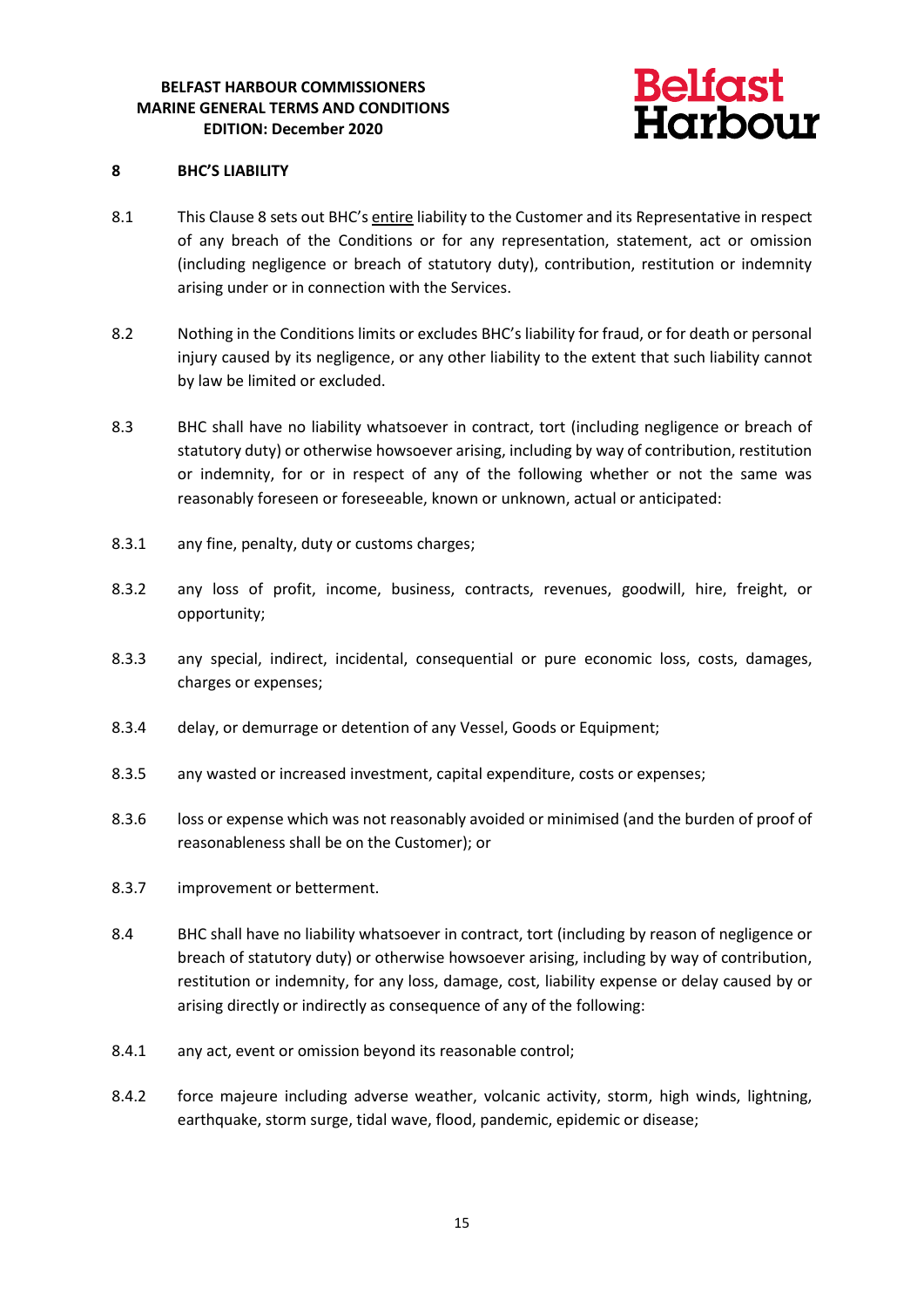

- 8.4.3 any strike, lock-out, labour disturbance or other industrial dispute (whether or not involving the workforce of BHC);
- 8.4.4 interruption, disruption or failure of any computer network, utility service, transport or satellite network;
- 8.4.5 war, civil war, state of emergency, riot or civil commotion, malicious damage, piracy, terrorism or cyber risk;
- 8.4.6 wear and tear, inherent vice, improper or insufficiency of marks, packing or packaging, leakage or latent defect of Vessel, Goods or Equipment;
- 8.4.7 compliance with any law or governmental or official order, rule, regulation or direction;
- 8.4.8 failure properly to set or damage to or breakdown of plant, machinery, container or equipment (including fire detecting or extinguishing equipment, computer hardware, computer software, telephone, radio satellite or other communication system, alarm, CCTV, refrigeration equipment, insulation or thermostatic controls);
- 8.4.9 loss, deletion or unauthorised release or access of data;
- 8.4.10 radiation, radioactive contamination, explosion, fire (including steps to extinguish fire), combustion or smoke;
- 8.4.11 temperature variation, heat, cold, exposure to light, vermin, mould, insects, rot, fungal attack or corrosion;
- 8.4.12 any Vessel being unseaworthy, any Goods or Equipment being unfit, or in an unsuitable condition for the Service;
- 8.4.13 acts or default of third parties including suppliers or sub-contractors;
- 8.4.14 failure of the Customer or its Representative to comply with the Conditions, Byelaws, Directions, directions or orders of BHC or its staff;
- 8.4.15 theft, unless proved by the Customer to have been committed by an employee of BHC;
- 8.4.16 any act by or on behalf of BHC which is reasonably necessary for the safety or preservation of life or property;
- 8.4.17 insufficient depth of water in any port channel, at any Berth or their approaches;
- 8.4.18 fraud (whether actual or attempted) by any Customer or its Representative or any third party;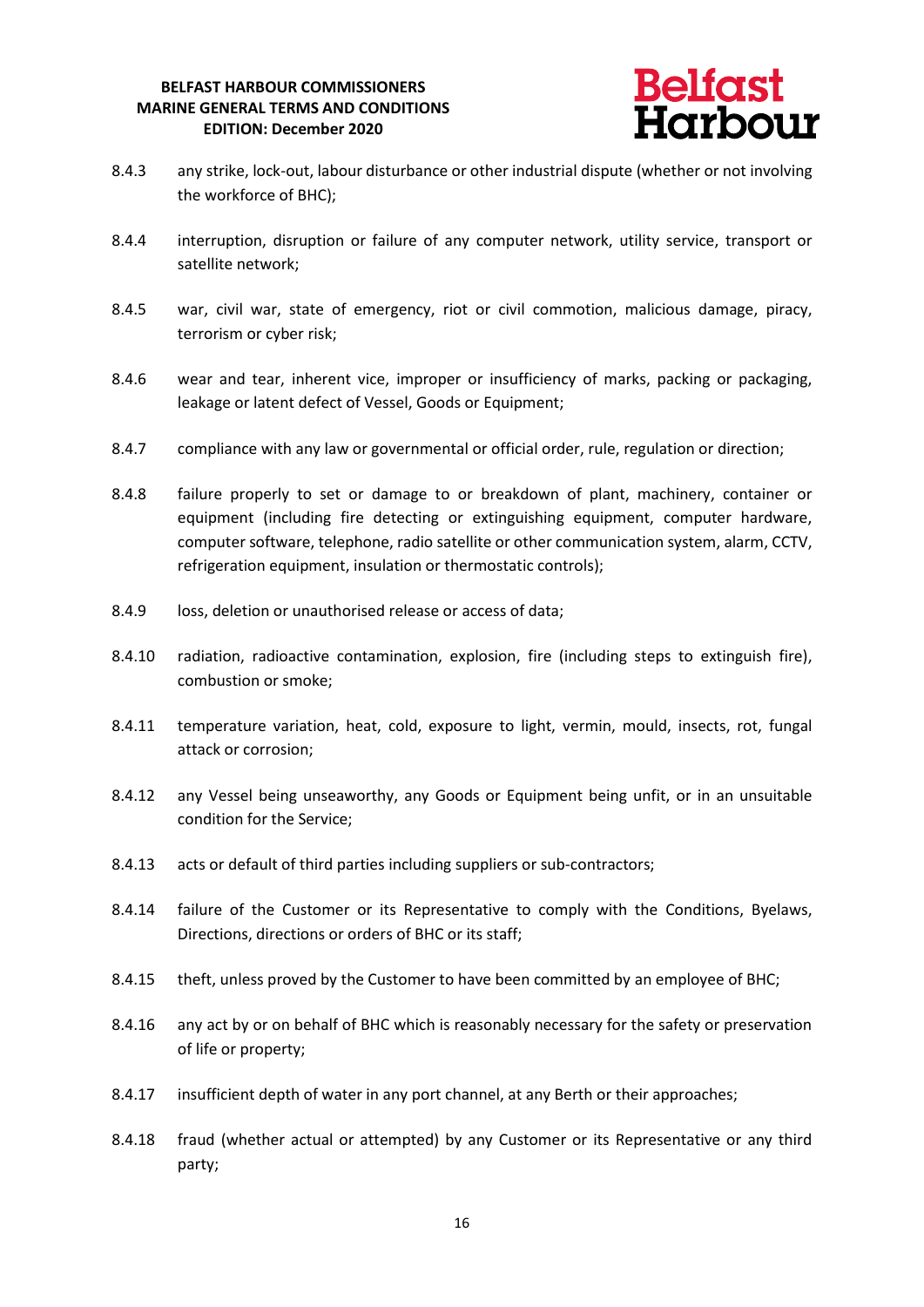

- 8.4.19 arising from or in connection with the use of drones or any similar equipment.
- 8.5 Any Vessel, Equipment or Goods shall while within the Port Area be entirely at the Customer and/or Owner's risk, and save as otherwise agreed by BHC it shall have no obligation or liability for the safe custody of any Goods or Equipment entering the Port Area or being landed or placed on any Berth.
- 8.6 Nothing in the Conditions shall prejudice BHC's right to rely on any contract convention or statutory provision providing for limitation and/or exclusion of liability including the provisions of the Merchant Shipping Acts and subordinate legislation.
- 8.7 Subject to clauses 8.1 to 8.6, BHC's liability (if any) shall be limited as follows:
- 8.7.1 in respect of loss of or damage to a Vessel, the lowest of (a) the reasonable cost of repairs (b) the market value of that part or parts of the Vessel to which the claim relates at the time of loss or damage or (c) the sum of GBP 1,000,000;
- 8.7.2 in respect of loss of or damage to any passenger's Goods where the passenger is the Customer for the purpose of the Conditions, the lower of (a) the actual value of the Goods lost or damaged or (b) the GB Pound Sterling equivalent as at the date of loss or damage of (i) 1,800 IMF Special Drawing Rights (SDR) per passenger for all loss of or damage to accompanied luggage (ii) 2,700 SDR per passenger for all loss or of damage to unaccompanied luggage, and (iii) 10,000 SDR per passenger vehicle;
- 8.7.3 in respect of loss of or damage to any other Goods or Equipment to which clause 8.7.2 does not apply, the lowest of (a) the reasonable cost of repairs (b) the market value at the time of the loss or damage or (c) for any item of Equipment the sum of GBP 3,000, or for any Goods or Equipment the sum of GBP 100 per metric ton or pro rata – in each of cases (a) to (c) of that part or quantity of Goods or Equipment actually lost or physically damaged; or (d) GBP 250,000;
- 8.7.4 in respect of any advice for which any fee is charged, the lowest of (a) twice the fee (exclusive of VAT) charged to the Customer for that advice or (b) the sum of GBP 50,000;
- 8.7.5 BHC's liability to a Customer for all loss, damage, liability, claim, contribution, cost and/or expense (including legal costs) arising out of or in respect of any one incident or event shall in no circumstances exceed the sum of GBP 1,000,000.
- 8.7.6 BHC's total aggregate liability to all Customers for all loss, damage, liability, claims, contribution, cost and expense (including legal costs) arising out of or in respect of any one incident or event or a series of related incidents or events shall in no circumstances exceed the sum of GBP 2,000,000.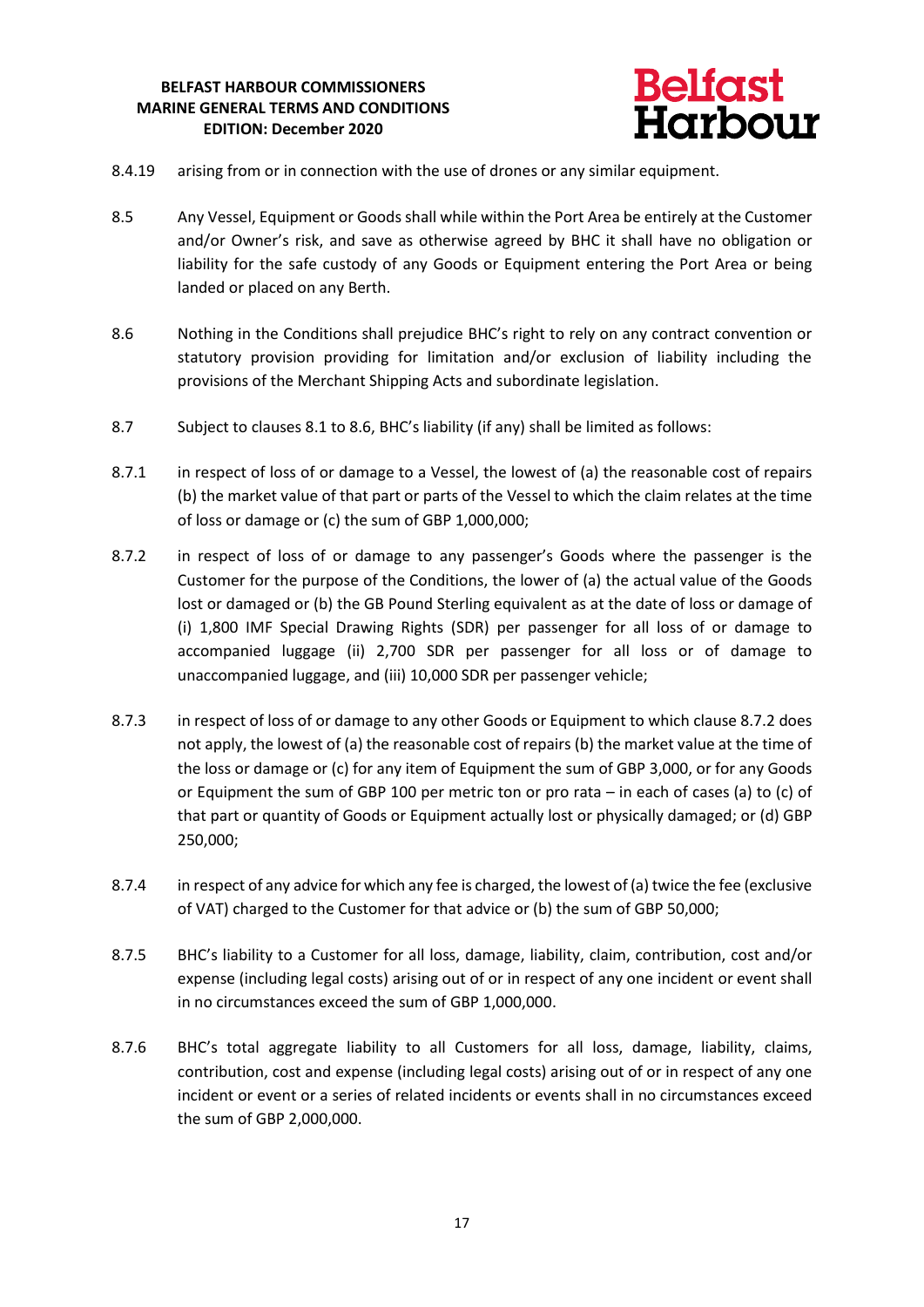

- 8.8 It is a condition precedent to BHC's liability (if any) that, in the event of loss of or damage to any Vessel, Goods or Equipment, the Customer shall have given written notice to BHC of such loss or damage (i) in the case of a Vessel prior to its departure from the Port Area or to commencement of repairs to the damage, whichever is the earlier; (ii) in the case of Goods prior to any reconditioning or within 30 days of arrival or 60 days of leaving the Port Area; (iii) and in the case of Equipment prior to commencement of repairs or to the Equipment leaving the Port Area. The Customer hereby grants permission to BHC to inspect any Vessel Goods or Equipment prior to their leaving the Port Area, or their repair, disposal or destruction.
- 8.9 No claim shall be brought against BHC where the amount of such claim (excluding interest and/or legal costs) is less than GBP 500 (or in the case of claims to which clause 8.7.2 applies such deductible amount as is provided for under any international convention applicable to carriage of passengers and their luggage).
- 8.10 The burden of proof that any loss or damage was caused by the actionable fault of BHC shall be on the Customer. The Customer agrees that evidence that loss or damage occurred within the Port Area or under BHC's control shall not satisfy the Customer's burden of proof.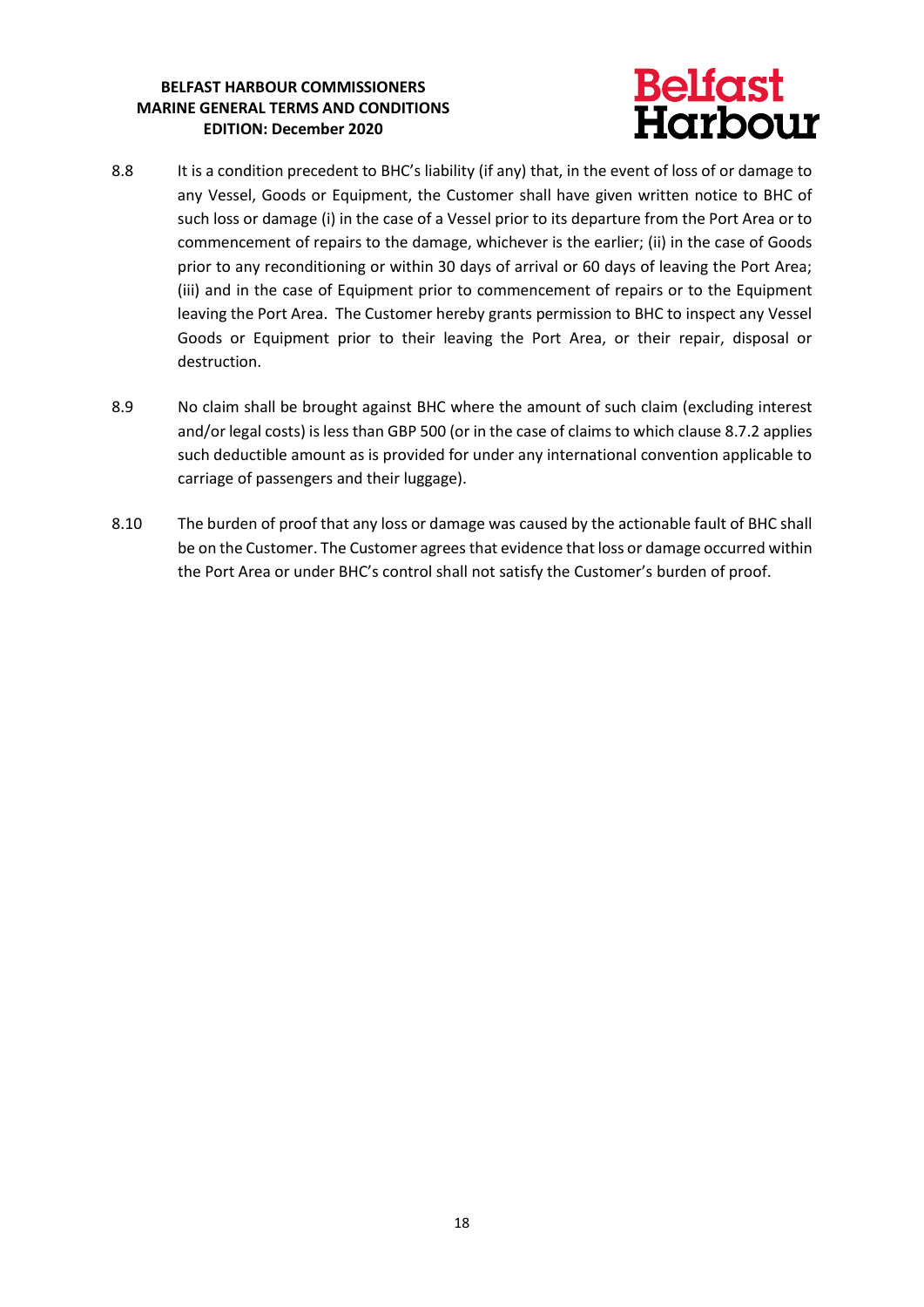

#### **9 INSURANCE**

- 9.1 BHC has no responsibility to insure Vessels, Goods or Equipment. The Customer shall insure Goods and/or Equipment against all risks of loss or damage while within the Port Area and shall insure for public liability in a sum of at least GBP 10,000,000.
- 9.2 The Customer shall insure in respect of any Vessel (a) for liability to BHC for damage to BHC's property in the Port Area in a sum not less than GBP 5,000,000 and (b) for environmental and wreck removal liability as may be required by applicable law or international convention or in the sum of GBP 10,000,000 whichever is the greater. The Customer for itself and with authority for and on behalf of its insurers agrees that any "pay to be paid" clause or like provision in its insurances shall be ineffective in respect of any claims by BHC.
- 9.3 It is a condition precedent to any liability of BHC that the Customer shall have valid insurance in accordance with any part of this Clause 9. The Customer or its Representative shall provide evidence of such insurance to the Harbour Master on request.